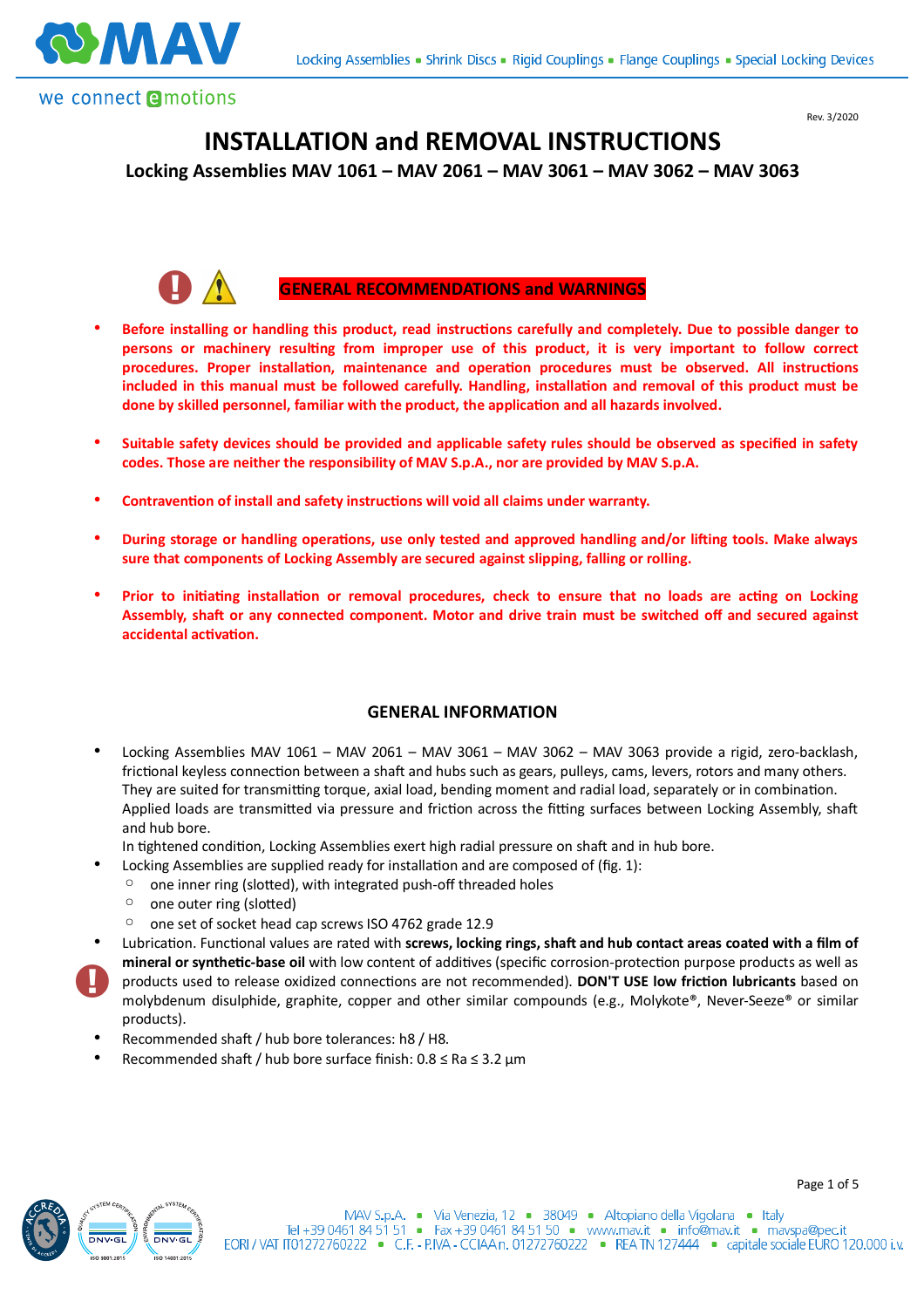

### we connect emotions



- Tightening torque. Functional values in the catalog are based on specified tightening torque (Ma). Tightening torque may be reduced up to  $0.8*$ Ma (max reduction by 20%). A given reduction of tightening torque leads to a proportional reduction of functional values.
- After installation is completed, it is usually not necessary to re-check tightening torque after equipment has been in operation. However, loosening of the screws may occur in connections subject to severe operating conditions. In these instances, periodic check of screws tightening torque is recommended.

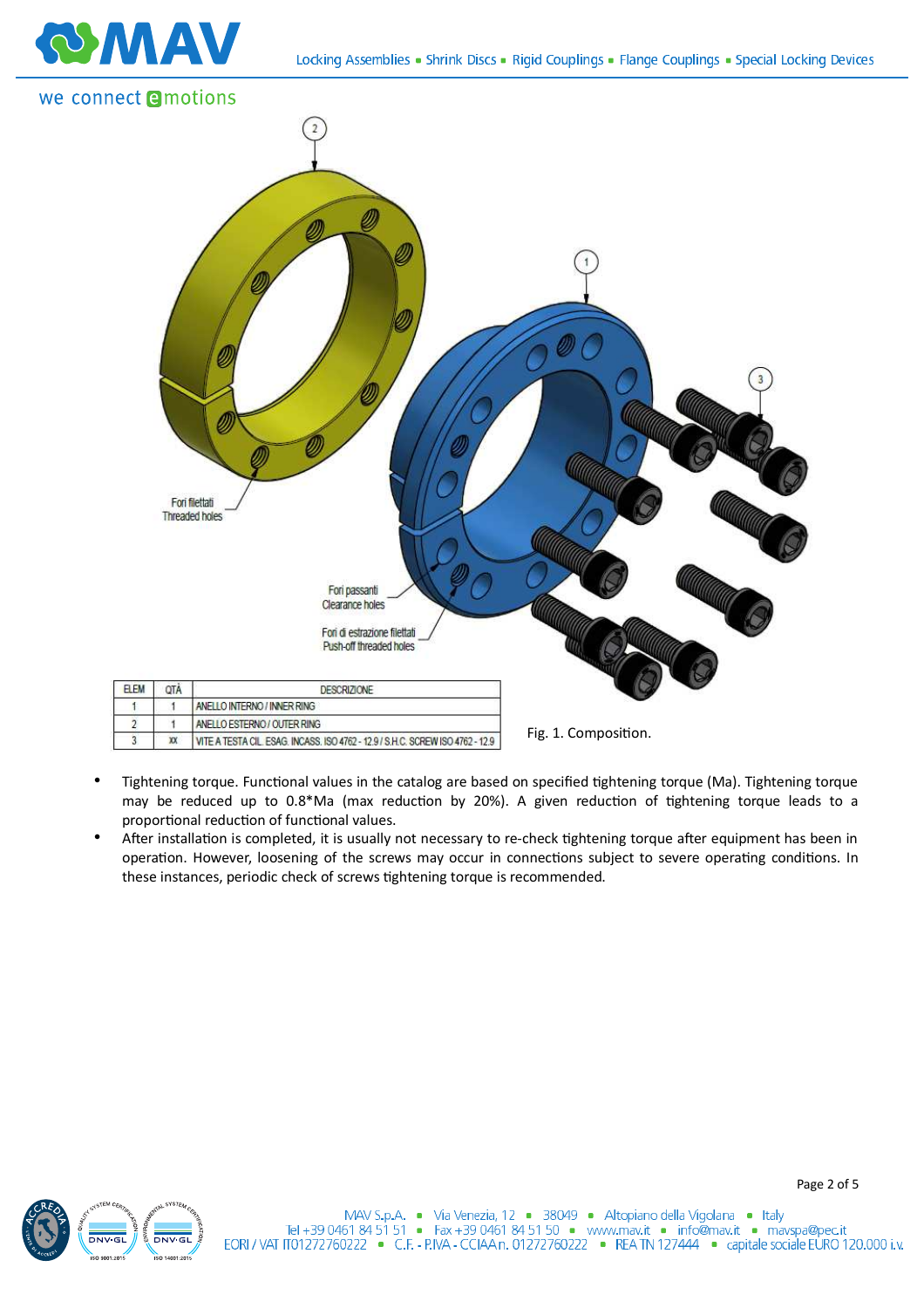

## we connect **Amotions**

#### **INSTALLATION**

#### **SAFETY NOTICE**

Prior to initiating the installation procedure, check to ensure that no loads are acting on Locking Assembly, shaft or any connected component. Motor and drive train must be switched off and secured against accidental activation.

Locking Assemblies MAV 1061 – MAV 2061 – MAV 3061 – MAV 3062 – MAV 3063 are supplied ready for installation. Should the unit be disassembled and re-assembled, make sure that the slits in all rings are aligned. The unit is assembled correctly if there are no holes in the outer ring behind threaded holes in the inner ring. During tightening of Locking Assembly, no axial displacement of hub respect to shaft will occur.

- 1. Make sure that screws, locking rings, shaft and hub contact areas are clean and coated with a film of oil.
- 2. **For ease of installation, locking rings shall be disengaged** (fig. 2). Loosen all screws by two/three turns; then transfer and hand-tighten at least two screws into the push-off threaded holes in the inner ring.



3. Insert Locking Assembly into the hub bore and make it slide onto the shaft, making sure that connected components are positioned as required. Inner and outer rings shall be completely supported by shaft respectively hub bore (fig. 2). **The flange of inner ring shall be in full contact with the face of the hub** (fig. 2). At this point, relocate the screws used to disengage the locking rings.

Installation into hubs with shoulder requires a few mm's gap between outer ring and shoulder (fig. 2).

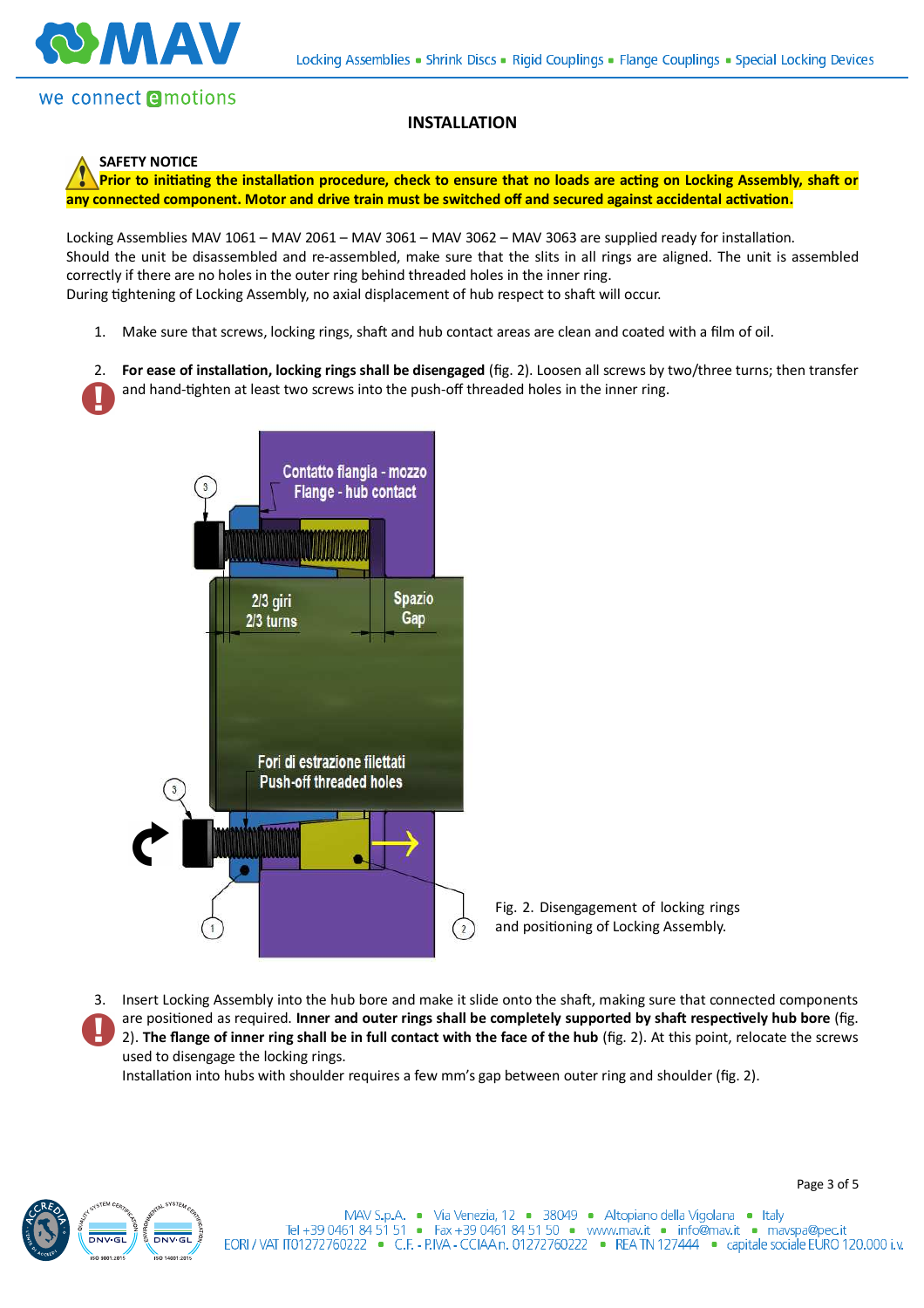

### we connect **e**motions

4. Tighten the screws by hand in a crosswise pattern, starting with a screw located at 90° approx. respect to slit (fig. 3), until fitting clearances with shaft and hub bore are bridged and connected components are slightly locked, while making sure that hub is aligned as required using a dial indicator. Better centering of hub from the beginning of installation is essential for better centering when installation is completed.

5. Use a torque wrench set approx. 5% higher than specified tightening torque (Ma), or reduced within admissible value. Progressively tighten the screws in a crosswise pattern (fig. 3), using approx. *¼* turns for several passes until ¼ turns can no longer be achieved. Start with a screw located at 90° approx. respect to slit; screws adjacent to slit shall be tightened in a row.



- 6. Still apply overtorque for a few more passes. This is required to compensate for a system-related relaxation of the screws since tightening of a given screw will always relax adjacent screws. Without overtorquing, a very large number of passes would be needed to reach specified tightening torque.
- 7. Reset the torque wrench to specified tightening torque (Ma), or reduced within admissible value, and check all screws in either a clockwise or counterclockwise sequence. The installation is completed as long as no screw can be turned further, otherwise repeat step 6. Once tightening procedure is completed, make sure that surfaces adjacent to slit are flush.

NOTE: for connections subject to corrosion, slits in all rings should be sealed with a suitable caulking compound and push-off threads should be plugged. Locking Assembly may also be protected with specific covers.